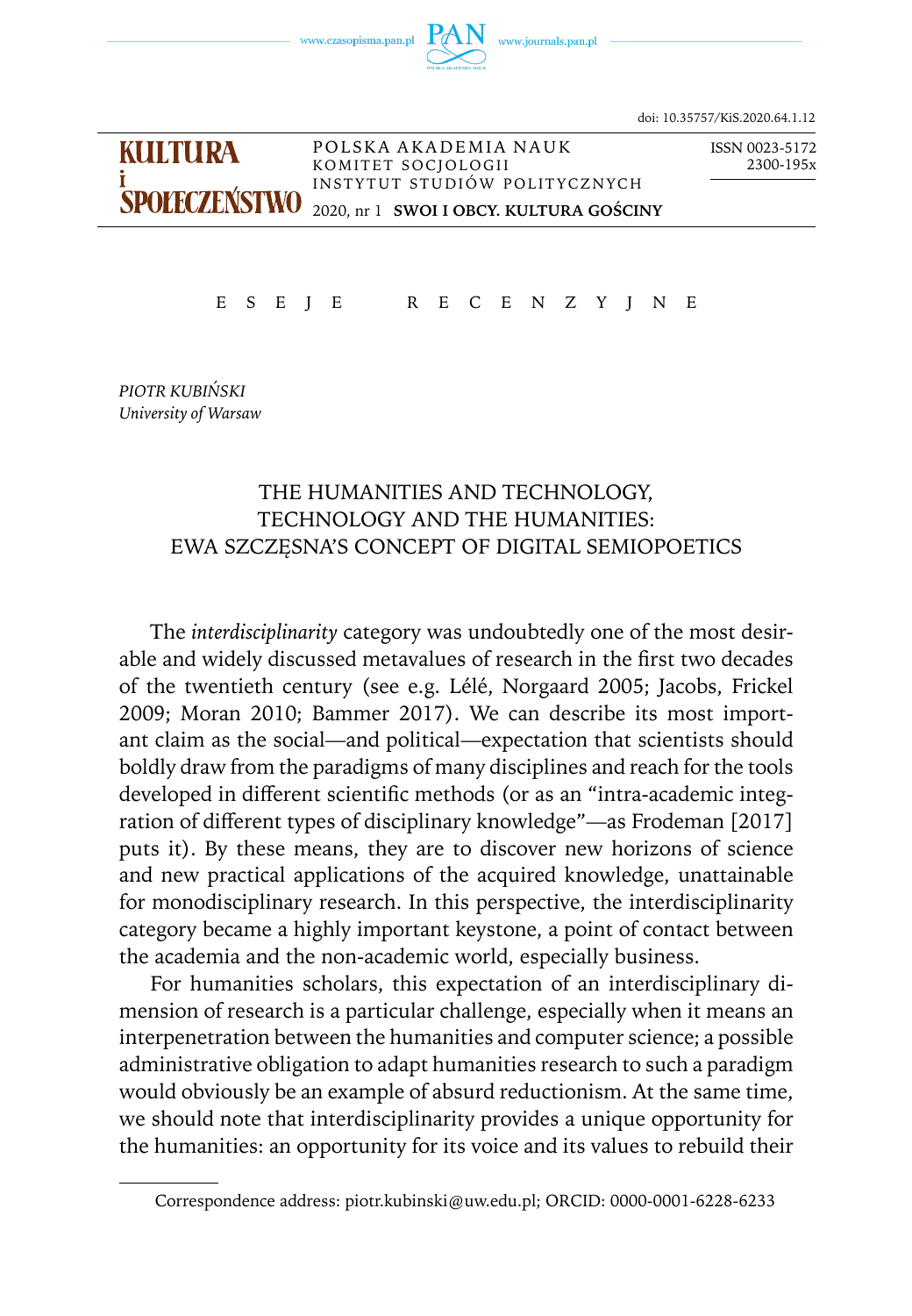meaning and influence in an increasingly technocratized reality. Finally, we must observe that in some areas of humanistic reflection, interdisciplinarity ceased to be a certain extravagance, and became… a necessity. This is the case for research into digital textuality. In discussions on this cultural sphere, limiting oneself to traditional models and description tools makes it extremely difficult, or maybe rather impossible, to provide a complete diagnosis of phenomena and to effectively communicate research results outside the narrow circle of a scientific discipline. Yet it seems that it is beyond the humanities that their voice should be particularly well heard.

The need to embrace the interdisciplinarity paradigm and to draw from it wisely finds a very concrete justification in today's reality. Nowadays, we see a deep and still progressing digitalization of all areas of culture. We can observe the use of digital technologies and their assumption of the functions that were so far fulfilled by analog solutions in, among other things, culture creation (for television, see e.g. Gripsrud 2010; for theatre, see e.g. Figzał 2015, Wąsik 2015) and the distribution of cultural creation (e.g. in music: 'Spotify Effect,' discussed in Vonderau 2019). Now that digital media are not only an important, but even fundamental, element of the communicative landscape, the humanities, especially textual science, face the momentous task of explicating this dynamically changing reality. Certainly, the mission of the humanities understood in this way is not a new task in itself; what is new, however, is the pace of change, and in particular, the need to account for the extremely broad and complex technological context.

I believe that it is in this context that we should read Ewa Szczęsna's research proposal presented in the book *Cyfrowa semiopoetyka* [*Digital Semiopoetics*]\*, since the author boldly undertakes this mission. In this sense, we cannot reasonably discuss this publication of the Institute of Literary Research without acknowledging the issue of interdisciplinarity. The author assigns herself an ambitious task: the main goal of Szczęsna's book is to create a new theory of digital textuality, with a particular focus on artistic texts. Within the latter, we can see a certain transformation, or evolution, in her method of selection of analytical material. It is true that the author, who devoted her first book to the poetics of advertising (Szczęsna 2001), maintains her interest in all manifestations of textuality; yet in her latest publication, she reaches for examples from artistic pieces much more frequently than in her previous works. To quote Szczęsna

<sup>\*</sup> Ewa Szczęsna, *Cyfrowa semiopoetyka*, Instytut Badań Literackich PAN, Warszawa 2018 (numbers of quoted pages in the text).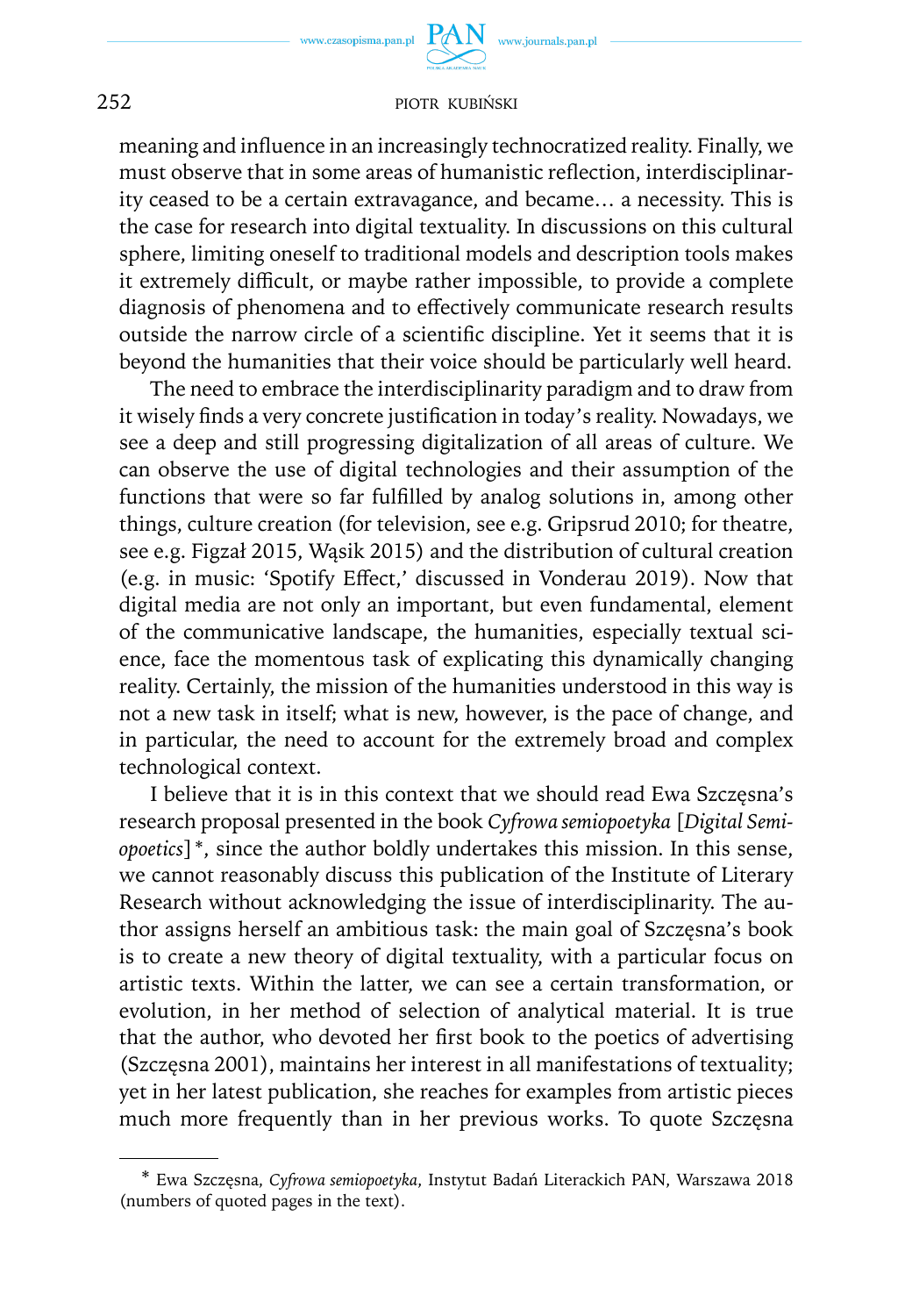



#### THE HUMANITIES AND TECHNOLOGY, TECHNOLOGY AND THE HUMANITIES 253

(p. 427): "the humanities gain a new area of research in digital artistic forms, digital representations of text, especially literary text. The aim of the present research is to determine the specificity of digital textuality. The extraction of features and properties that determine the specificity of digital works is associated with the need to name them: to modernize the existing names or to introduce new ones, as needed. This, in turn, enriches the tools and research methods of the humanities". Therefore, it is evident that the selection of material is also intended to create conditions for forging new tools to diagnose reality. This approach is not surprising: Szczęsna is a researcher with years-long experience in the paradigm of comparative media analysis, and as Adam F. Kola indicates in his study on non-classical models of comparative analysis:

Comparative analysis allows us to isolate the object and only (as much as?) the object. In this meaning only, it is a method. However, it provides us with no concrete research tools. Every time, the researcher has to find them in the range of existing tools or create new ones as needed (Kola 2008).

The neologism which appears in the title of *Digital Semiopoetics* provides the most vivid example of this pressing need to seek new tools to describe the changing textual universe, present in the book. When Szczęsna proposes the category of "semiopoetics," on the one hand she clearly declares which aspects of the digital dimensions of textuality she will consider as most important. On the other hand, she creates a conceptual combination which, as a hybrid, perfectly fits in with the transgressive world of digital poetics and semiospheres, where we should consider hybridity as the norm. Therefore, it is not surprising that hybrid examples are endless in *Digital Semiopoetics*: be it when the author discusses the re-modeling observable in the sphere of discursive forms, or the processes which occur in education by means of a digital platform.

The abovementioned hybrids create an interesting context, in which I find it worthwhile to present a visual quote that seems to me a particularly cognitively prolific illustration of Szczęsna's arguments. The quote comes from the trailer of the game *Deus Ex: Human Revolution* (Eidos Montreal, 2011). The game itself presents a dystopian, cyberpunk vision of the future. It is set in the near future, where a very far-reaching enhancement of the human body with the use of high-tech implants or nanoprostheses has become possible. This, in turn, leads to a deepening of social stratification and to an intensification of social conflicts, with technology in the background. However, in the context of digital semiopoetics, I am only interested in one particular image from this unique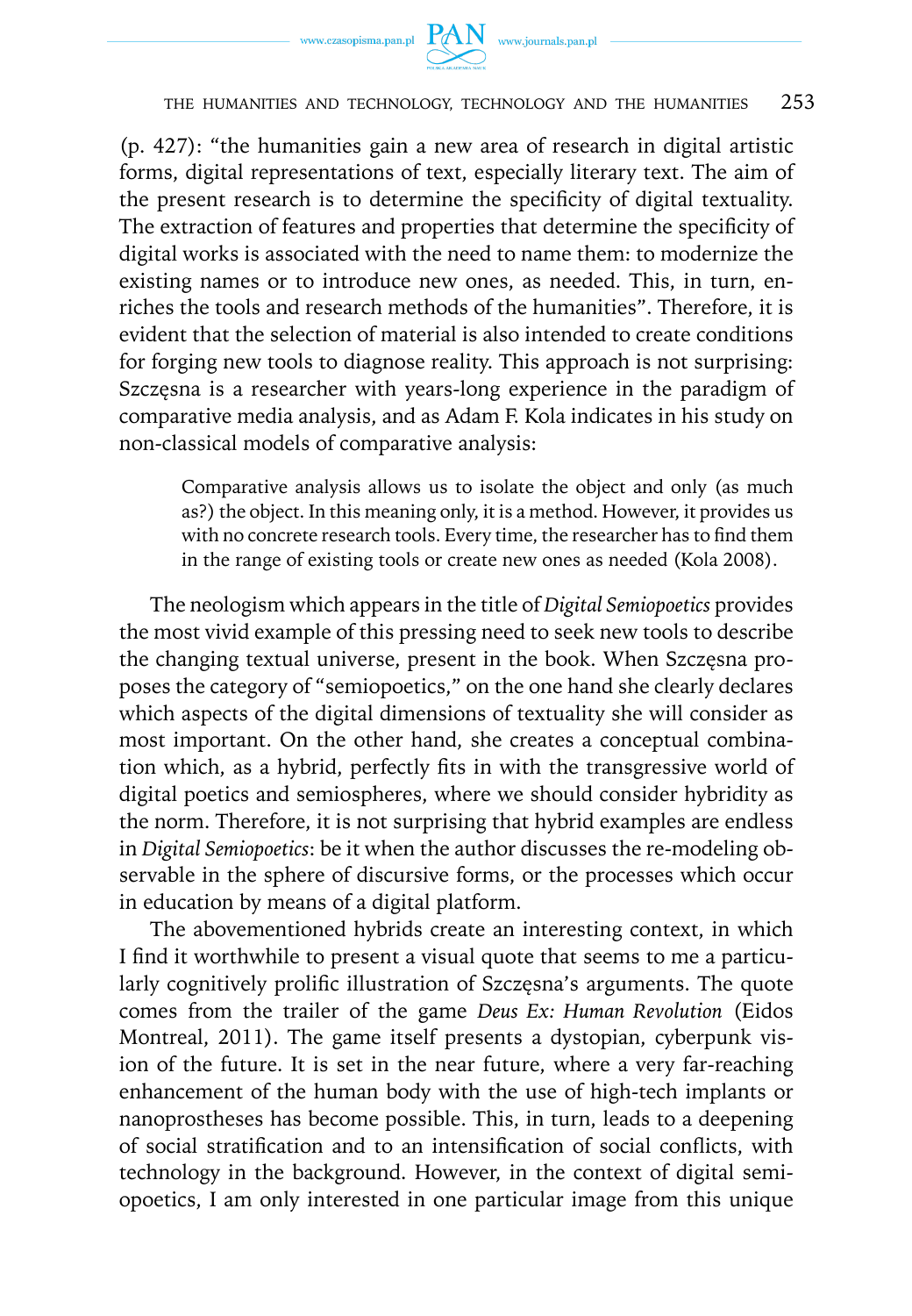

game: the main character, Adam Jensen, lying on the operating table. As we learn from the trailer of *Human Revolution*, Jensen is severely injured in a terrorist attack. The only thing that can save him from death is an operation and serious body modification, which transforms him into a hybrid: half man, half machine. Noteworthy, this turn of events does not make Jensen happy: after surgery which leads to a deep modification of his body, he regularly repeats the phrase "I never asked for this". In this way, he clearly distances himself from his hybrid status, yet obviously only deepens it in the process: the character, unable to come to terms with his current state, remains mentally stuck in his previous identity. Therefore, he is both man and machine and the same time.

As we learn shortly after, the abovementioned scene, where we can see Jensen on the operating table, is in fact the protagonist's dream, which is also his inner interpretation of the presented events. The shot from the scene is a clear reference to the famous picture *The Anatomy Lesson of Dr. Nicolaes Tulp* by the Dutch Baroque master Rembrandt. This fascinating trailer scene, which undoubtedly deserves its own interpretive study, is double-hybrid and double-transgressive in character. It presents the protagonist at the moment of transgression, when, as a result of the use of technology and its unification with his body, he becomes a hybrid, a dual entity, a combination of two different natures: biological and technical. The second dimension of this hybridity lies in the way the animators presented this event: through a reference to seventeenth-century painting, apparent on the levels of composition, light, even the characters' costumes, and their gestures (at the same time, on the dissecting table, we can clearly see a figure with the protagonist's face). The use of baroque composition is also hybrid in character: it is an attempt to portray a problem of the future, in this case, the limits of human body modification with its consequences, not only pragmatic, but also ethical or, more broadly, philosophical,<sup>1</sup> through the artistic style of an older culture. Finally, transgression is the subject of both—pictorial and digital presentations of surgical operation: Dr. Tulp and other anatomists of his time pushed the boundaries of medicine and morality; the same can be said of the vision presented in *Deus Ex*. Moreover, it appears that the authors of the animated trailer tried to make us see the analogy between these two visions; therefore, *intentio operis*, to use the term proposed by Umberto Eco (1990), seems clear: the animation convincingly juxtaposes the transgressive activity of former anatomists and that of surgeons who

<sup>&</sup>lt;sup>1</sup> More on this topic see: Harari 2016.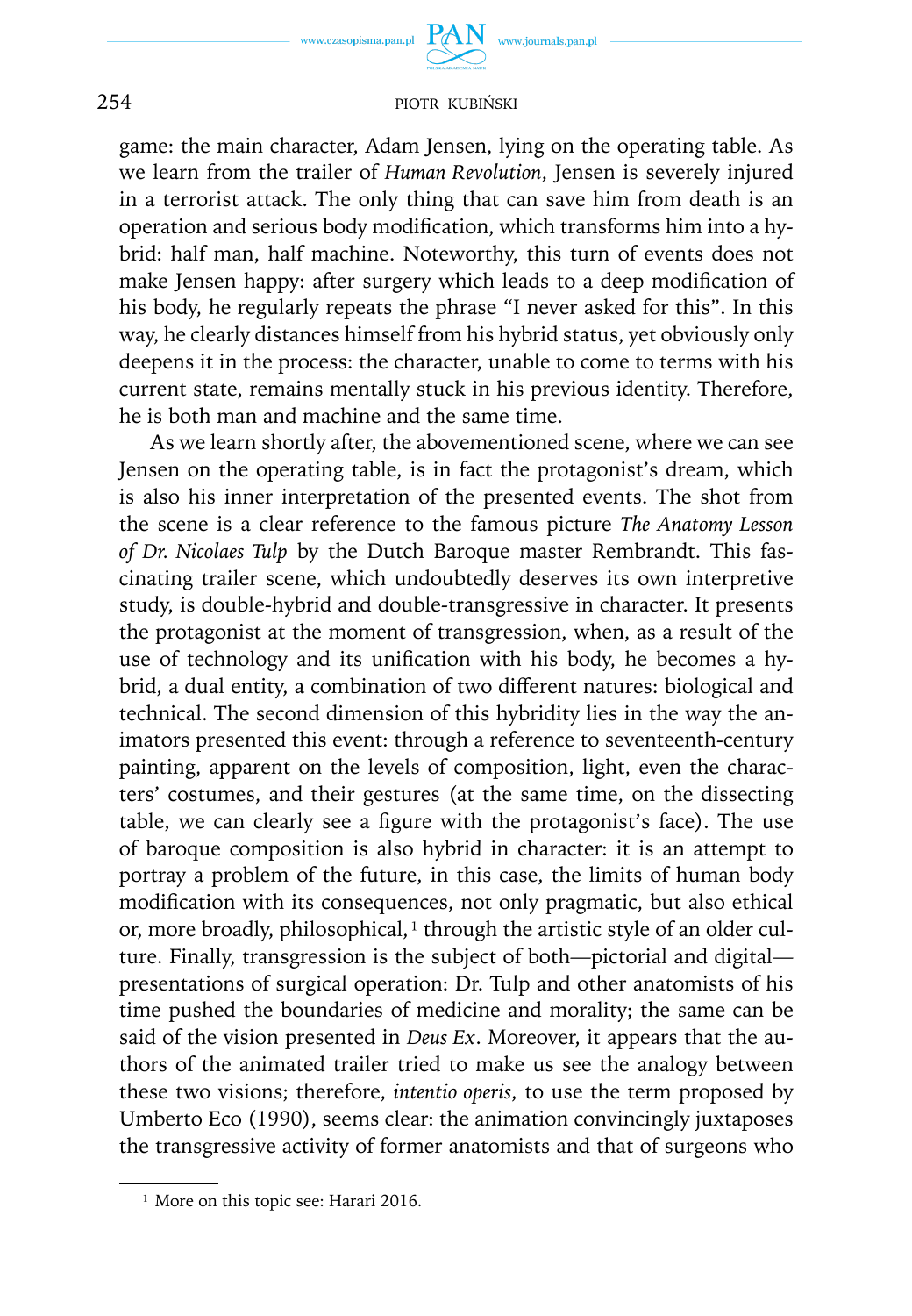



## THE HUMANITIES AND TECHNOLOGY, TECHNOLOGY AND THE HUMANITIES 255

improve the human body with the use of nanoimplants and high-tech prostheses. The persuasive message thus constructed seemed to suggest that, just as the anatomists of the past centuries boldly crossed boundaries, which ultimately enriched human knowledge and had numerous positive consequences, so the efforts of the scientists who work to deeply modify the human body and far improve its capabilities should, by analogy, deserve admiration and respect.



Screenshot from *Deus Ex: Human Revolution* trailer

I believe the above example to be valuable not only due to its deeply hybrid character, but also for one other reason. This digital piece—ultimately "only" a trailer which advertises an upcoming game, and thus a marketing tool—is open to very numerous *interpretations*. ² Meanwhile, it is the interpretation of digital texts that is one of the most important topics of *Digital Semiopoetics*. Among other things, Szczęsna raises a question on the specificity of the interpretation process applied to the digital environment; after all, the answers to such questions are crucial today, in the era of fake news and digital disinformation.

When Szczęsna discusses the specificity of interpreting digital texts, she indicates that apart from classic, permanent elements of the interpretation process (which include "personal characteristics of the subject as

<sup>&</sup>lt;sup>2</sup> We can find many more interpretive layers in the trailer, especially since I only mentioned its first part above. I did not account for the later scenes, where we also find references to classical hypotexts, such as the myth of Icarus, which is very meaningful in this context.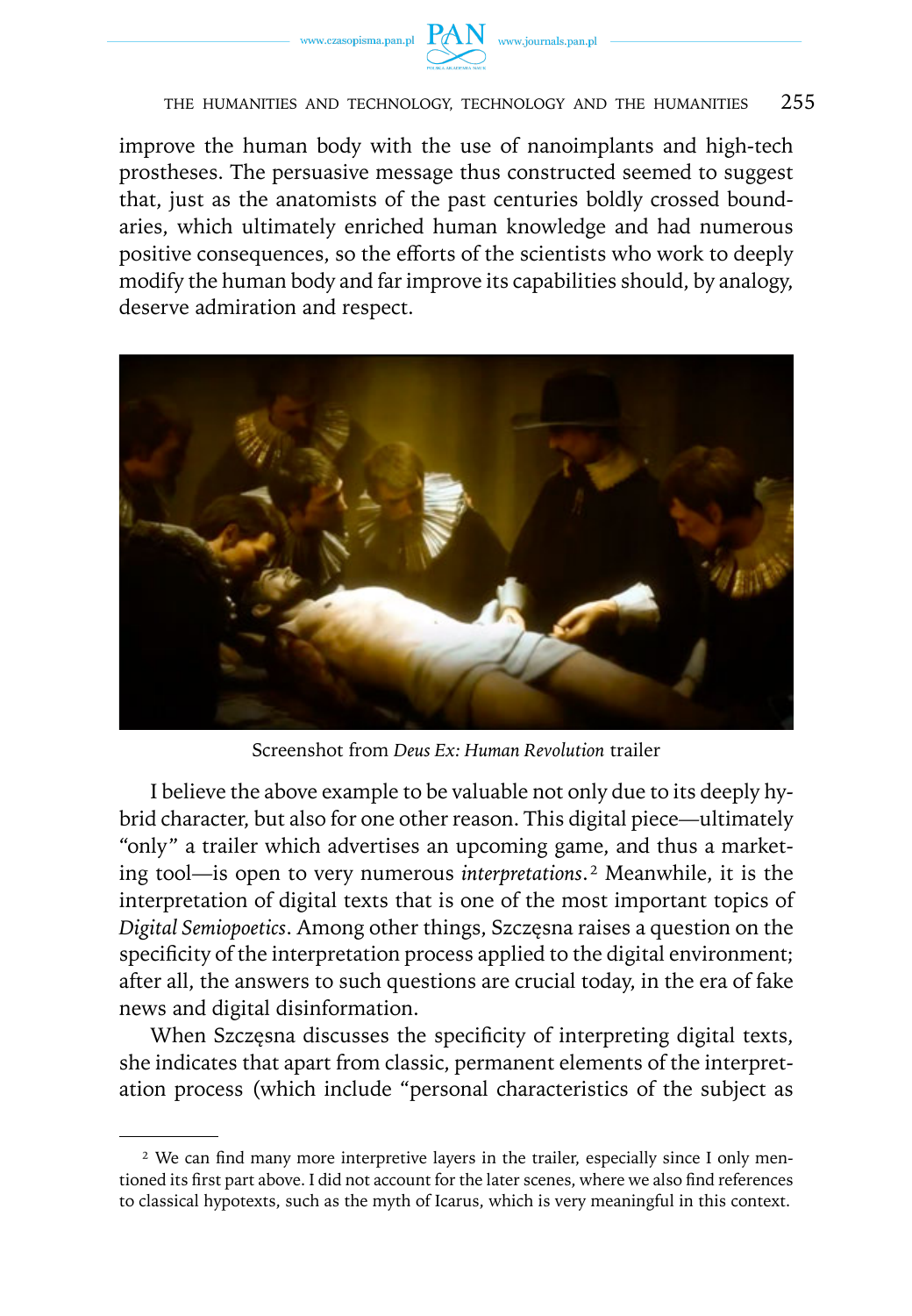a participant in culture, his or her knowledge, intellectual activity, worldview, gender, individual textual and nontextual experience, community experience: cultural, historical, social; communicative situation"—p. 78), a digital text has one more structurally permanent element, namely the recipient's action. Szczęsna places this seemingly obvious fact in a broader perspective and proves that the "sign-text-discourse" triad (these three categories are the focal point of the digital semiopoetics project, and it is around them that the author constructs her narrative) is a network of inseparable connections. "Any change to any element of the structure will affect its other components. This codependence means that the changes which digital technologies introduce in the structure of the sign reinterpret the text's structure and the discourse's mode of existence" (p. 79); among such changes Szczęsna counts the possibility, or necessity, of the recipient's/user's action. I believe this is also where the most ambitious aspect of Szczęsna's project lies: she suggests an insufficient anchoring of "the essence of textual, discursive changes in the digital sign" (p. 92) and points to the necessity of studying "the direct relationship between the new structure of the sign, with its specificity, and the mode of existence of the text and the digital discourse" (p. 79).

Here, I should provide a note of a terminological nature, which is missing from Szczęsna's book: when she discusses interactivity as a feature of the digital text, in fact she refers only to some digital texts, namely those of an ergodic character (where "nontrivial effort is required to allow the reader to traverse the text," as Espen Aarseth [1997] defines it). Yet not every digital text must have an ergodic character—one example would be the CGI trailer, paratext of the game *Deus Ex*, which I briefly analyzed earlier. Doubtlessly, the techniques used in its production allow us to consider it as digital; digital platforms are also the means of its distribution (services such as YouTube or Vimeo). However, the trailer itself does not enforce any specific action on the user's part. Following the suggestion of Aarseth, quoted earlier, I will not treat the user searching for the trailer or pressing play as a sign of ergodity, as such actions do not meet the requirement of non-triviality. Although Szczęsna is aware of this distinction, and quotes Aarseth's iconic publication herself, some of the generalizations she makes are mental shortcuts.<sup>3</sup>

Returning to the issue of interpretation, Szczęsna indicates that what binds the triad of sign-text-discourse into a structure is the very act of in-

³ For a distinction between different types of *new media* and for categories of interactivity, see: Kluszczyński 2010.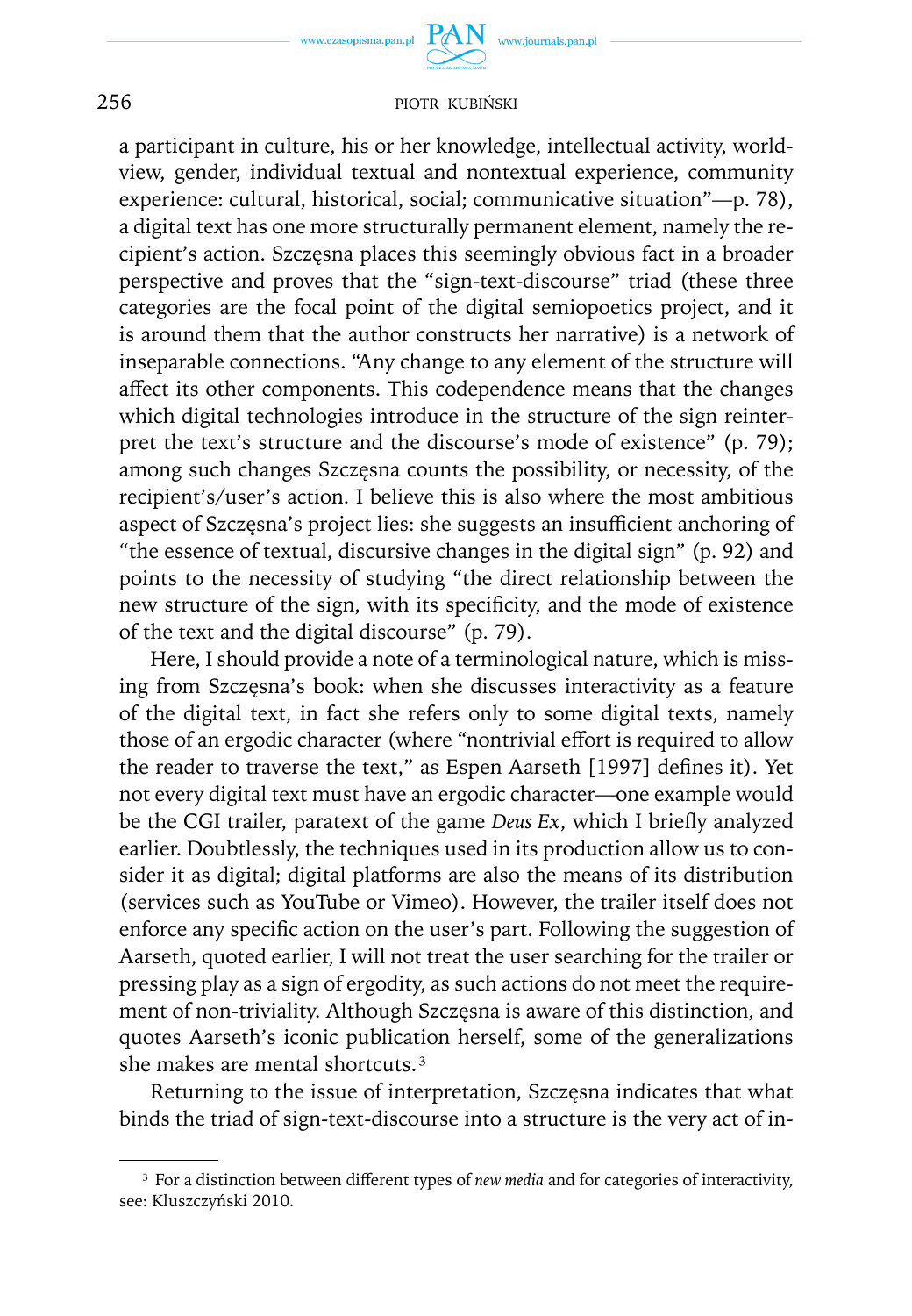

terpretation. She proves that interpretation is "the necessary component and condition for the existence of a sign, text, and discourse" (p. 83). On the one hand, her evidence of the impossibility to escape interpretation is universal in nature and refers to the whole, also analog, *semiopoetic universe*, and on the other hand, it opens the way to a reflection on how "multisemioticity and interactivity of digital culture" (p. 84) influence the process of meaning-making in an interactive environment. The author focuses her attention on the following problem areas:

— indication of the role of convention and "automatic models for the recognition and epistemological classification of the surface layer of a message" (p. 86);

— recognition of an interpretive act in the actions of a user, which unlike in a traditional text—are no longer purely mental in character, but leave a more or less permanent mark on the texture (p. 88, 100);

— most interestingly, demonstration that the above interactions also determine the global meaning of the text.

The above observations constitute a valuable insight, which we can describe as a preliminary outline of the problem area. With such an introduction, the reader has the right to expect more detailed conclusions, which seems all the more reasonable to a reader familiar with Szczęsna's previous books, where she frequently addressed hermeneutical issues, especially in *Poetyka mediów* [*Media Poetics*]—Szczęsna 2007). This is the strategy Szczęsna pursues: she refers to specific works while conducting a detailed discussion. The selection of works is noteworthy. Apart from classical works, which the reader may be familiar with from other publications (and above all the *Electronic Literature Collection*,<sup>4</sup> which Szczęsna frequently draws from), the author also reaches for entirely unconventional material. When she refers to the re-modeling present in the sphere of educational discourse, she cites not only particular statements from the participants of her Internet courses, which she has conducted for many years, but also specific effects of their work. For instance, she mentions a task whose aim was to "understand the concept of semiotic and structural calque in contemporary cultural texts." The task was for the students to create a piece "which would have an analogical interpretive relationship with the idea of Karl Riha's *Trinkersonnett* as the one that the latter has with the structure of the classical sonnet" (p. 401).

⁴ [\(collection.eliterature.org](http://collection.eliterature.org)) particularly: Dan. Waber, *Strings*; Zenon Fajfer, *Ars Poetica*; Robert Kendall, *Faith*.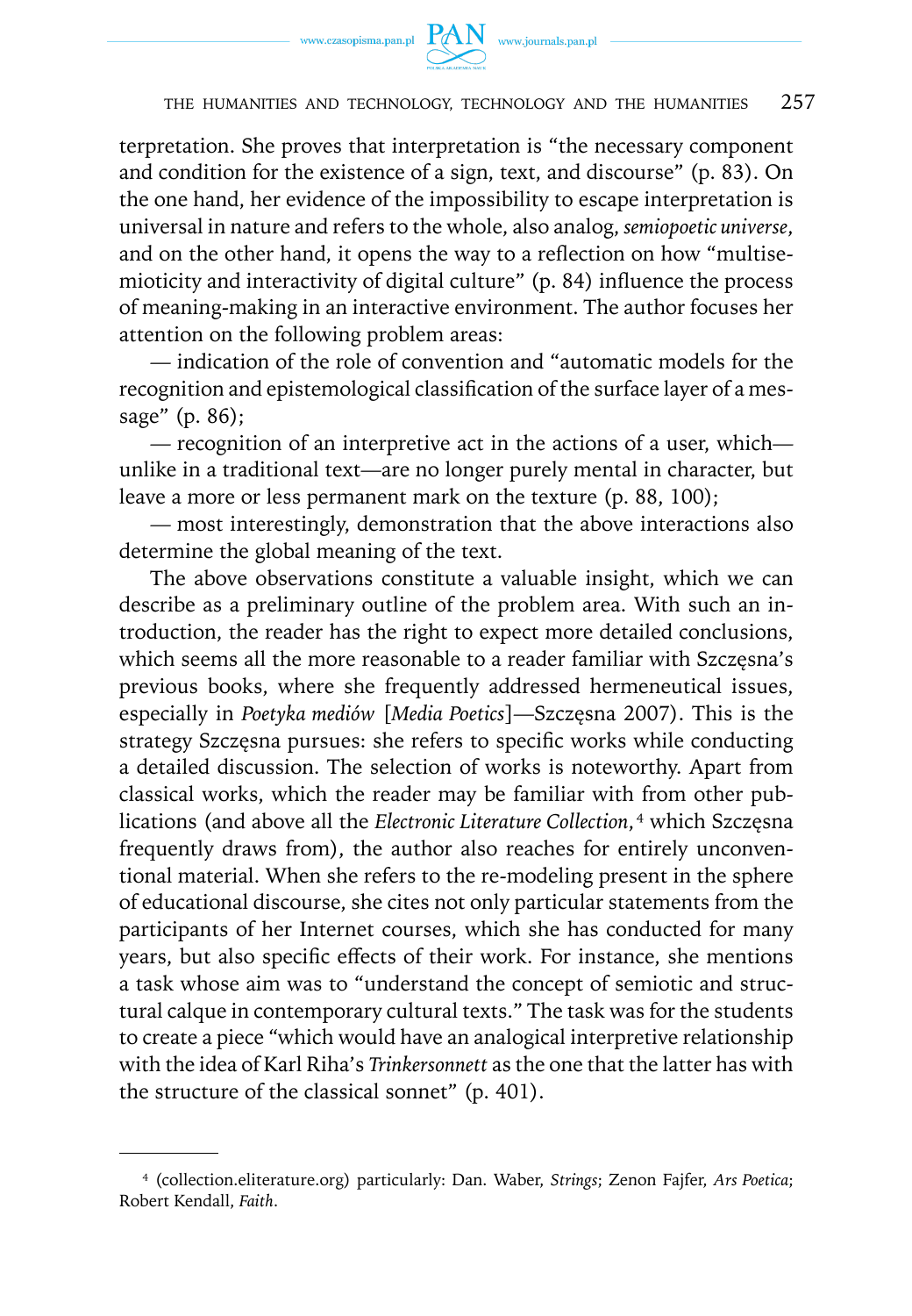

| Trinkersonett                                                                                                                    | <b>PULSOSONET</b>                                                                                                                                                                                   |
|----------------------------------------------------------------------------------------------------------------------------------|-----------------------------------------------------------------------------------------------------------------------------------------------------------------------------------------------------|
| 888888888888888888888<br>888888888888888888888<br>88888888888888888888<br>888888888888888888888                                  | <u>bala kabubata kale kale kale</u><br>1.1.1<br>The first collection of the<br>1.1.1.1.1.1.1.1.1.1.1<br>$\begin{smallmatrix} \begin{smallmatrix} 1 & 1 & 1 & 1 \end{smallmatrix} \end{smallmatrix}$ |
| 888888888888888888888<br><b>???????????????????????</b><br>888888888888888888888<br>\$\$\$\$\$\$\$\$\$\$\$\$\$\$\$\$\$\$\$\$\$\$ | 1.1.1.1<br>1.1.1.1.1.1.1.1<br>1.1<br>1, 1, 1, 1, 1, 1, 1, 1, 1, 1, 1, 1, 1                                                                                                                          |
| 88888888888888888888<br>888888888888888888888<br>777777777777777777777                                                           | 1.1.1.1.1.1.1<br>1, 1, 1, 1, 1, 1, 1, 1, 1, 1                                                                                                                                                       |
| 888888888888888888888<br>888888888888888888888<br>888888888888888888888                                                          | 1.1.1.1.1.1.1.1.1.1.1.1.1<br>1.1.1.1.1.1.1.1.1.1.1.1.1                                                                                                                                              |

*Trinkersonett* by Karl Riha and *Pulsosonet* (Pulse-sonet) by one of the students example discussed by Szczęsna

Undoubtedly, such examples are the most interesting and the most original analytical material in the book: firstly, due to their unique character, and secondly, due to them being the results of the author's practical experience. In this case, they serve to illustrate how digital tools can change the way we think about learning, with a particular focus on the greater emphasis that we can place on the pursuit of knowledge, or rather its creation, in the educational process, instead of absorbing ready-made knowledge. The author provides the following conclusion:

On the Internet (and more broadly, in digital discourse) as a textual environment and a means of communication, above all else, educational discourse gains a source of new tools and educational methods, which leads to considerable changes in the way we think about education and its social and cultural functioning. Moreover, it also gains a new teaching subject, which belongs to the areas of both technology and the humanities (textual science, sociology, media studies) (p. 402).

As I mentioned at the beginning of this essay, Szczęsna uses the quoted texts of digital culture to develop tools to describe this digital textual reality on their example. Among the important terminological proposals, we should mention *sign texture*, by which the author means "the network of relations between the external manifestation (semiotic code) of the sign, its materiality, and perceptual interpretation" (p. 96): she also notes that in the case of a digital sign, digital matter is the factor which most strongly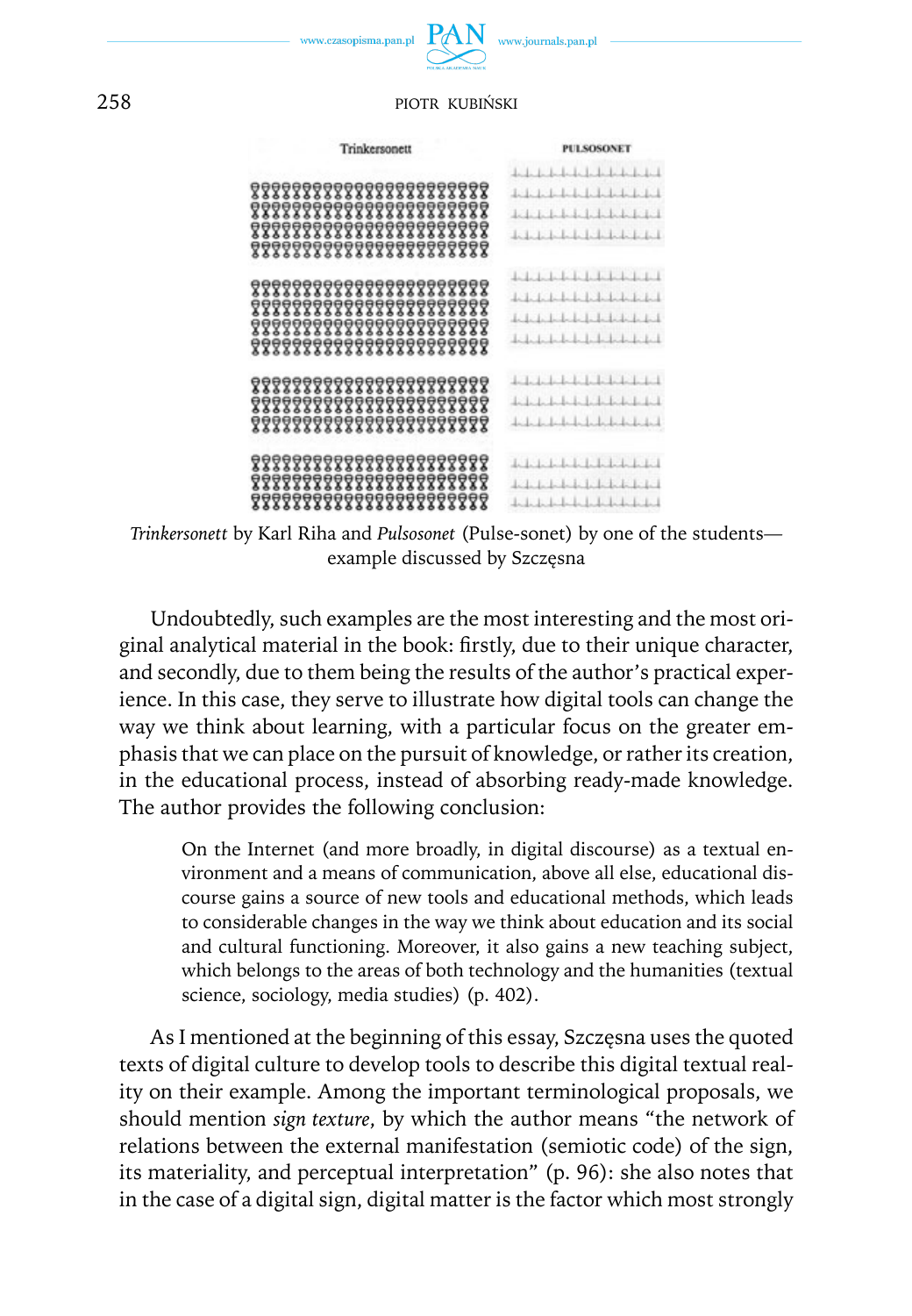



## THE HUMANITIES AND TECHNOLOGY, TECHNOLOGY AND THE HUMANITIES 259

determines the form of this texture. Szczęsna draws attention to an insufficiently considered fact, which is absolutely fundamental from the point of view of semiotics: the dual character of a digital sign. A digital sign looks and operates differently from a programmer's perspective (in programming discourse) and from a user's perspective (in the discourse of social communication). "On the level of programming code, unlike on the user level, signs are unambiguous and strictly dependent on the functions of defining and creating the text displayed in a browser." As Szczęsna indicates, the level of programming code leaves no room for interpretation other than automatic transposition. Only after this phase, when the sign and the text begin to emerge on the user level, ambiguity and interpretive freedom arise (p. 98). This semiosis process, with its two phases, is vastly different from the one we know from analog texts. Therefore, a question on the result of this comparison and the consequences of this inevitable difference appears important. Clearly, this difference is not visible in the final effect of semiosis: in essence, from the recipient's or the user's perspective, the way *the discourse of computer science* operates is completely irrelevant. Obviously, this irrelevance results from the fact that the user directly participates only in *the discourse of social communication*. It appears that the truly significant consequences arise in the relationship between technology and the humanities, although Szczęsna makes no explicit mention of this issue. Digital culture, especially the sign-text-discourse triad, reveals the inseparable, inextricable nature of this relationship. This leads us to an inevitable conclusion concerning education, both in the humanities and in technology. Again, the author only briefly mentions this issue, leaving it to the reader's reflection. From this perspective, the proposals of interdisciplinarity appear very much justified. *Digital Semiopoetics* clearly suggests that only a reflection based on a conscious combination of *the discourse of computer science* and *the discourse of social communication*—resulting from a deep understanding of the rules that govern these discourses, the methods of their production, and their mutual relations—enables both a more conscious participation in contemporary culture and a critical appraisal of this culture with its governing mechanisms.

Therefore, firstly, *Digital Semiopoetics* is a guide for changes in curricula, both at universities and in earlier educational stages. It clearly shows where the two discussed discourses merge and form an inextricable relationship. Secondly, it is also a concrete tool to describe the reality of the digital universe of signs, texts, and discourses. If there is anything to reproach, it is the publication's insufficient openness to a non-academic audience. This is unfortunate, because Szczęsna's book is an important